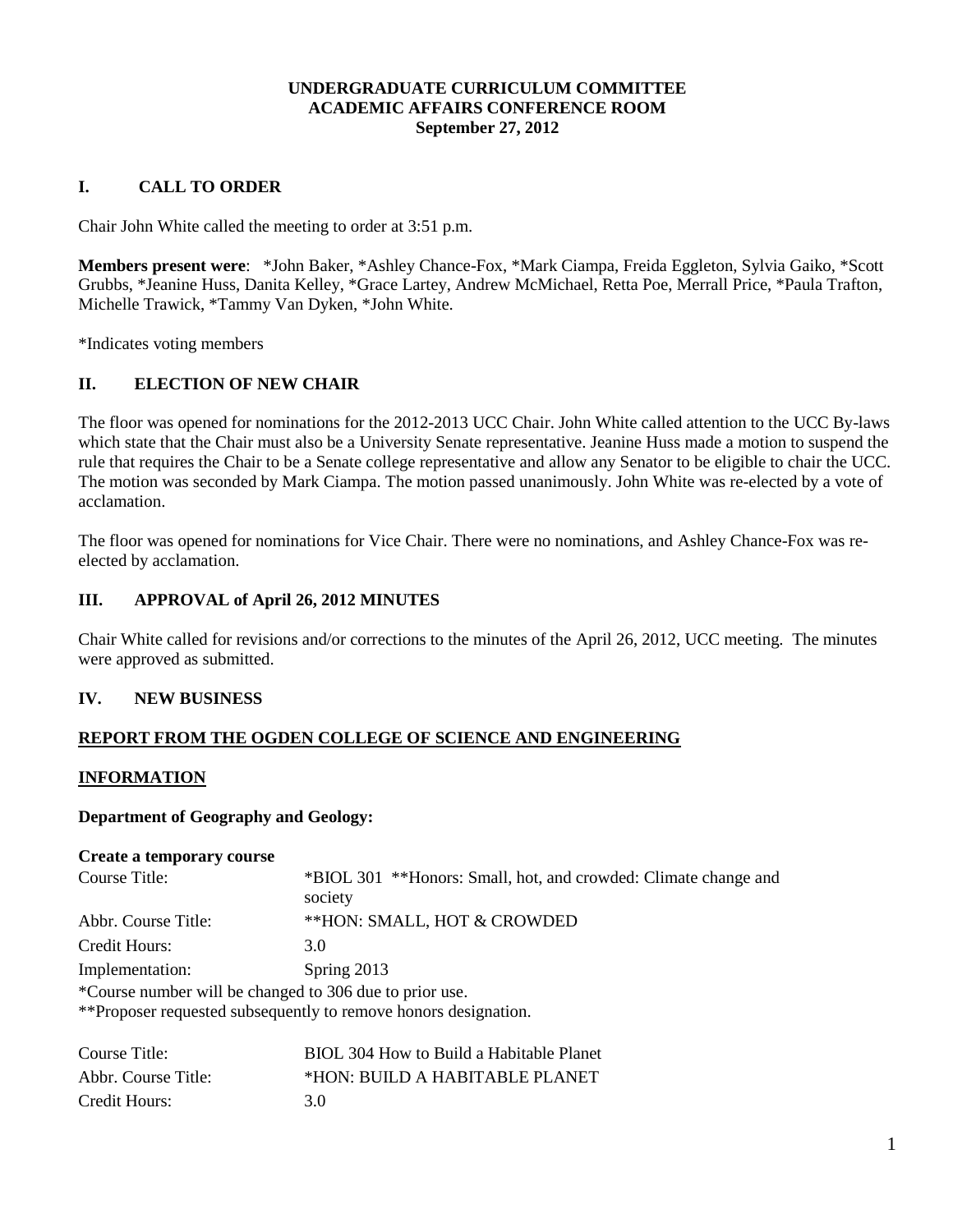Implementation: Spring 2013 \* Proposer requested subsequently to remove honors designation.

| Course Title:                          | *GEOG 301 **Honors: Small, hot, and crowded: Climate change and           |
|----------------------------------------|---------------------------------------------------------------------------|
|                                        | society                                                                   |
| Abbr. Course Title:                    | **HON: SMALL, HOT & CROWDED                                               |
| Credit Hours:                          | 3.0                                                                       |
| Implementation:                        | Spring 2013                                                               |
| *Course number will be changed to 306. |                                                                           |
|                                        | ** Proposer requested subsequently to remove honors designation.          |
| <b>Course Title:</b>                   | GEOG 304 How to Build a Habitable Planet                                  |
| Abbr. Course Title:                    | *HON: BUILD A HABITABLE PLANET                                            |
| Credit Hours:                          | 3.0                                                                       |
| Implementation:                        | Spring 2013                                                               |
|                                        | *Proposer requested subsequently to remove honors designation.            |
| Course Title:                          | *GEOL 301**Honors: Small, hot, and crowded: Climate change and<br>society |
| Abbr. Course Title:                    | **HON: SMALL, HOT & CROWDED                                               |
| <b>Credit Hours:</b>                   | 3.0                                                                       |
| Implementation:                        | Spring 2013                                                               |
| *Course number will be changed to 306. |                                                                           |
|                                        | ** Proposer requested subsequently to remove honors designation.          |
| <b>Course Title:</b>                   | GEOL 304 How to Build a Habitable Planet                                  |
| Abbr. Course Title:                    | *HON: BUILD A HABITABLE PLANET                                            |
| Credit Hours:                          | 3.0                                                                       |
| Implementation:                        | Spring 2013                                                               |

\* Proposer requested subsequently to remove honors designation.

# **CONSENT AGENDA**

John Baker moved approval of the Consent Agenda.

## **Department of Computer Science:**

| <b>Revise course prerequisites</b> |                                                        |
|------------------------------------|--------------------------------------------------------|
| Course Title:                      | CS 446 Interactive computer graphics                   |
| Credit Hours:                      | 3.0                                                    |
| <b>Current Prerequisites:</b>      | MATH 307 and a grade of "C" or better in CS 338        |
| Proposed Prerequisites:            | MATH 307 and CS 280, both with grades of "C" or better |
| Implementation:                    | Spring 2013                                            |
| Course Title:                      | CS 456 Artificial intelligence                         |
| Credit Hours:                      | 3.0                                                    |
| <b>Current Prerequisites:</b>      | A grade of "C" or better in CS 338 and CS 360          |
|                                    |                                                        |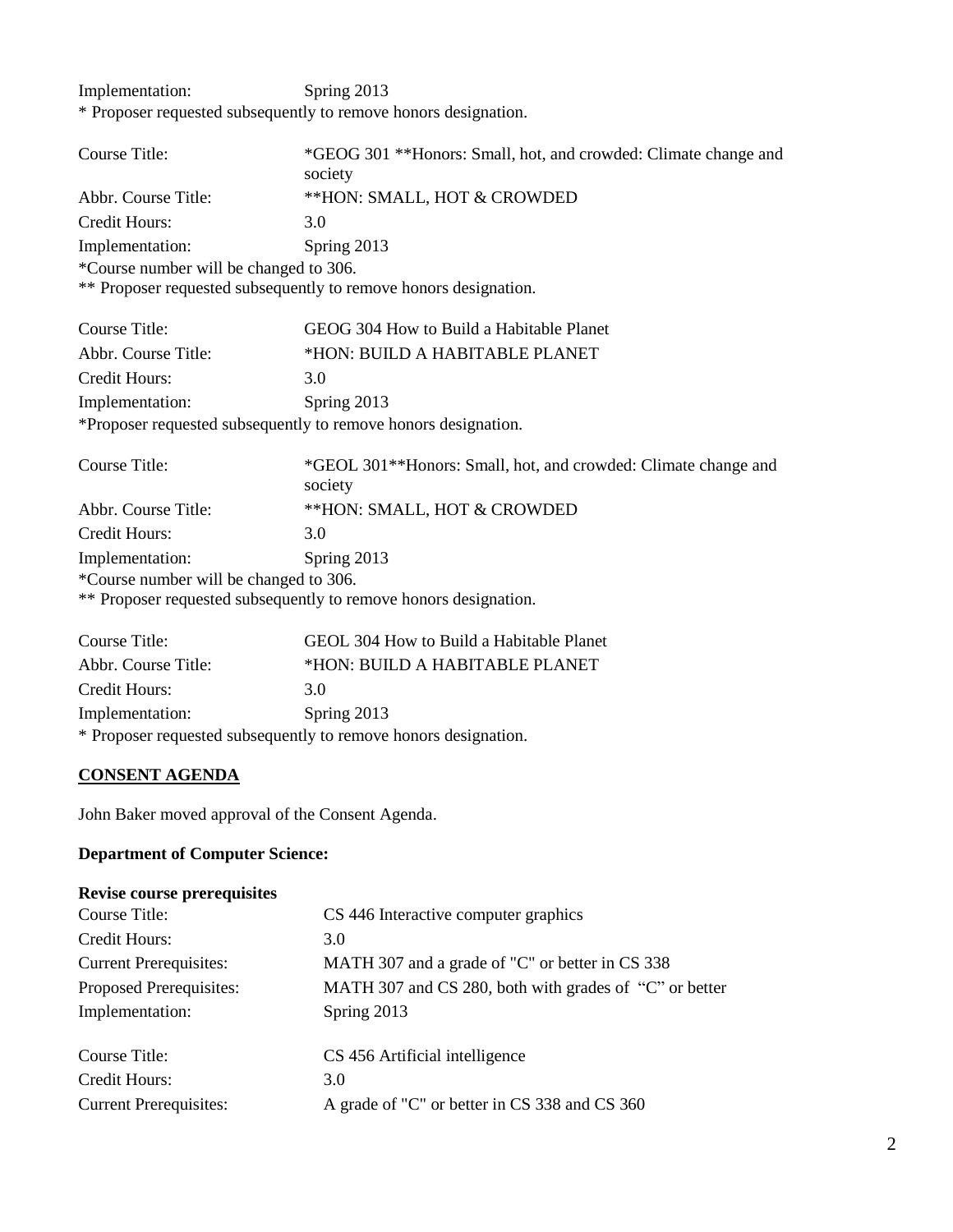| Proposed Prerequisites: | CS 360 and CS 280, both with grades of "C" or better |
|-------------------------|------------------------------------------------------|
| Implementation:         | Spring 2013                                          |

Scott Grubbs seconded the motion. The motion carried.

## **ACTION AGENDA**

### Scott Grubbs moved approval of the following **proposals to make multiple revisions to courses from the Department of Agriculture:**

| <b>Current Course Title:</b>    | <b>HORT</b> 316 Greenhouse Production                                                                                                                                             |
|---------------------------------|-----------------------------------------------------------------------------------------------------------------------------------------------------------------------------------|
| Credit Hours:                   | 2.0                                                                                                                                                                               |
| Proposed Course Title:          | Greenhouse Maintenance and Operation                                                                                                                                              |
| Proposed Abbr. Course Title:    | Greenhouse Maint & Operation                                                                                                                                                      |
| <b>Current Catalog Listing:</b> | Structures, equipment and cultural techniques for growing floriculture<br>crops with special emphasis on the production of container plants, foliage<br>crops and bedding plants. |
| Proposed Catalog Listing:       | Structures, equipment, and maintenance of greenhouse facilities and an<br>introduction to basic techniques for growing floriculture crops                                         |
| Implementation:                 | Spring 2013                                                                                                                                                                       |
| <b>Current Course Title:</b>    | <b>HORT 317 Greenhouse Production Laboratory</b>                                                                                                                                  |
| Credit Hours:                   | 1.0                                                                                                                                                                               |
| Proposed Course Title:          | Greenhouse Maintenance and Operation Laboratory                                                                                                                                   |
| Proposed Abbr. Course Title:    | Greenhouse Maint & Operation Lab                                                                                                                                                  |
| Implementation:                 | Spring 2013                                                                                                                                                                       |

John Baker seconded the motion. The motion carried.

Scott Grubbs moved approval of the following **proposals to create new courses from the Department of Agriculture:**

| Course Title:                                                 | <b>HORT 340 Commercial Floriculture Production</b>                                                                                                                                 |
|---------------------------------------------------------------|------------------------------------------------------------------------------------------------------------------------------------------------------------------------------------|
| Abbr. Course Title:                                           | <b>Commercial Floriculture Prod</b>                                                                                                                                                |
| Credit Hours:                                                 | 3.0                                                                                                                                                                                |
| Prerequisites:                                                | HORT 316 and HORT 317                                                                                                                                                              |
| Catalog Listing:                                              | Commercial greenhouse production of floriculture crops, focusing on the<br>production of bedding plants, potted flowering plants, foliage plants and<br>other miscellaneous crops. |
| Implementation:                                               | Spring 2013                                                                                                                                                                        |
| $\begin{array}{ccc} \sim & \cdot & \cdot & \cdot \end{array}$ |                                                                                                                                                                                    |

*See revised proposal for revisions.*

| Course Title:         | <b>HORT 420 Floral Shop Management</b>                                                                |
|-----------------------|-------------------------------------------------------------------------------------------------------|
| Abbr. Course Title:   | <b>Floral Shop Management</b>                                                                         |
| Credit Hours:         | 3.0                                                                                                   |
| Special Requirements: | Enrollment restricted to students seeking a minor in floristry. Permission<br>of instructor required. |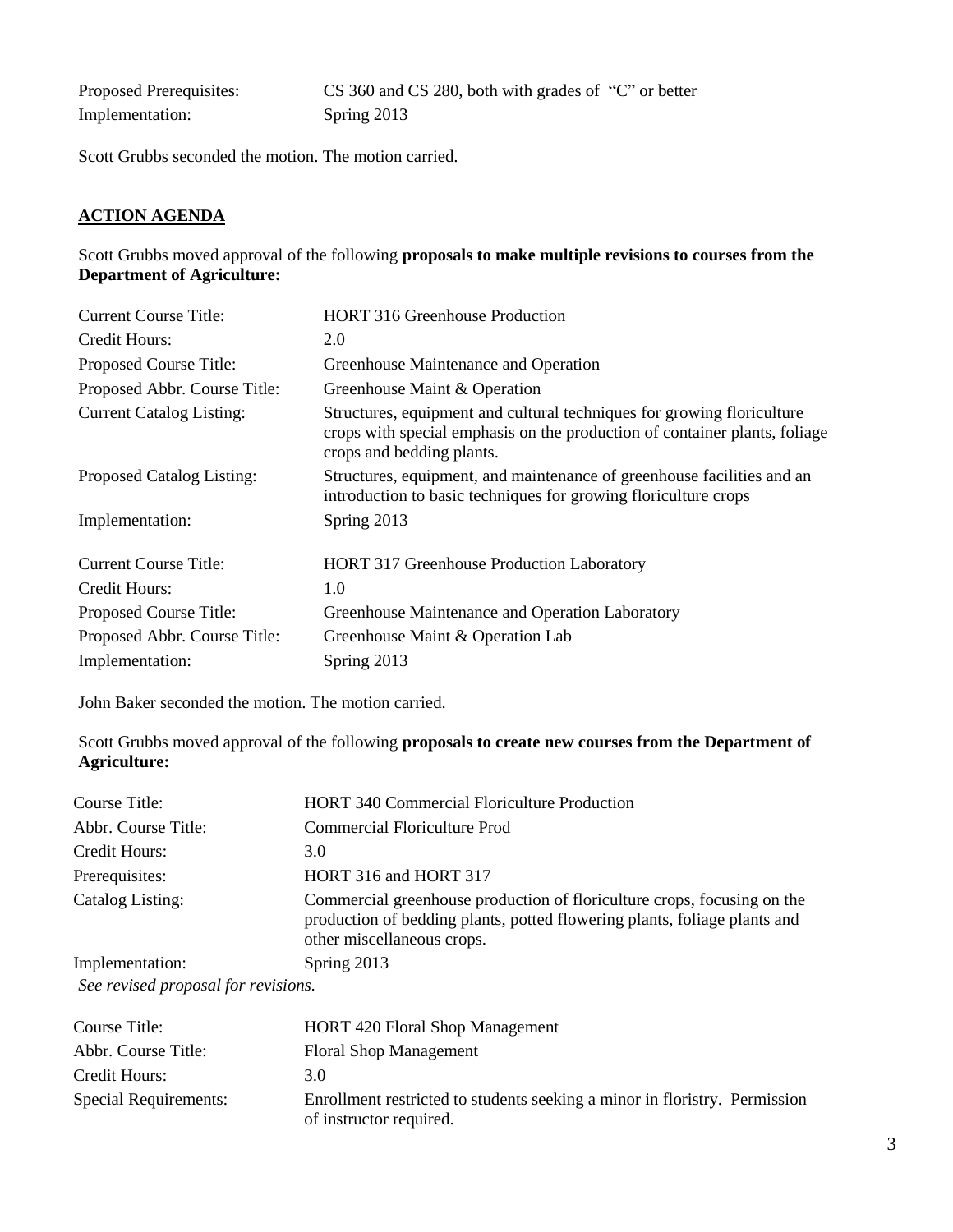| Catalog Listing:                                           | Principles of floral shop management, including sourcing, purchasing,<br>distributing, marketing and selling floricultural products. This course is<br>restricted to students with a Floristry minor. |
|------------------------------------------------------------|-------------------------------------------------------------------------------------------------------------------------------------------------------------------------------------------------------|
| Implementation:                                            | Spring 2013                                                                                                                                                                                           |
| See revised proposal for revisions.                        |                                                                                                                                                                                                       |
| Ashley Chance-Fox seconded the motion. The motion carried. |                                                                                                                                                                                                       |

Mark Ciampa moved approval of the following **proposal to create a new minor program from the Department of Agriculture:**

| Program Title:                 | Minor in Floristry                                                                                                                                                                                                                                                                                                                                           |
|--------------------------------|--------------------------------------------------------------------------------------------------------------------------------------------------------------------------------------------------------------------------------------------------------------------------------------------------------------------------------------------------------------|
| <b>Required Hours:</b>         | 21.0                                                                                                                                                                                                                                                                                                                                                         |
| Catalog Listing:               | This minor is meant to enhance majors such as business, horticulture,<br>hospitality management, hotel restaurant management, and interior<br>design. Students who elect the minor in Floristry will develop the skills<br>needed to establish and manage a retail floral business, with emphasis on<br>logistics, resources, marketing and risk management. |
| <b>Effective Catalog Year:</b> | Spring 2013                                                                                                                                                                                                                                                                                                                                                  |

John Baker seconded the motion. The motion carried.

## **REPORT FROM THE COLLEGE OF EDUCATION AND BEHAVIORAL SCIENCE**

### **CONSENT AGENDA**

Jeanine Huss moved approval of the Consent Agenda.

### **School of Teacher Education:**

| LTCY 444 Reading in the Middle/Secondary Grades |
|-------------------------------------------------|
| 3.0                                             |
| Spring 2013                                     |
|                                                 |
| ELED 445 Introduction to Educational Technology |
| 3.0                                             |
| Fall 2012                                       |
|                                                 |

## **Department of Psychology:**

| Delete a course |                       |
|-----------------|-----------------------|
| Course Title:   | PSY 475 Grant Writing |
| Credit Hours:   | 3 O                   |
| Implementation: | Spring 2013           |

Ashley Chance-Fox seconded the motion. The motion carried.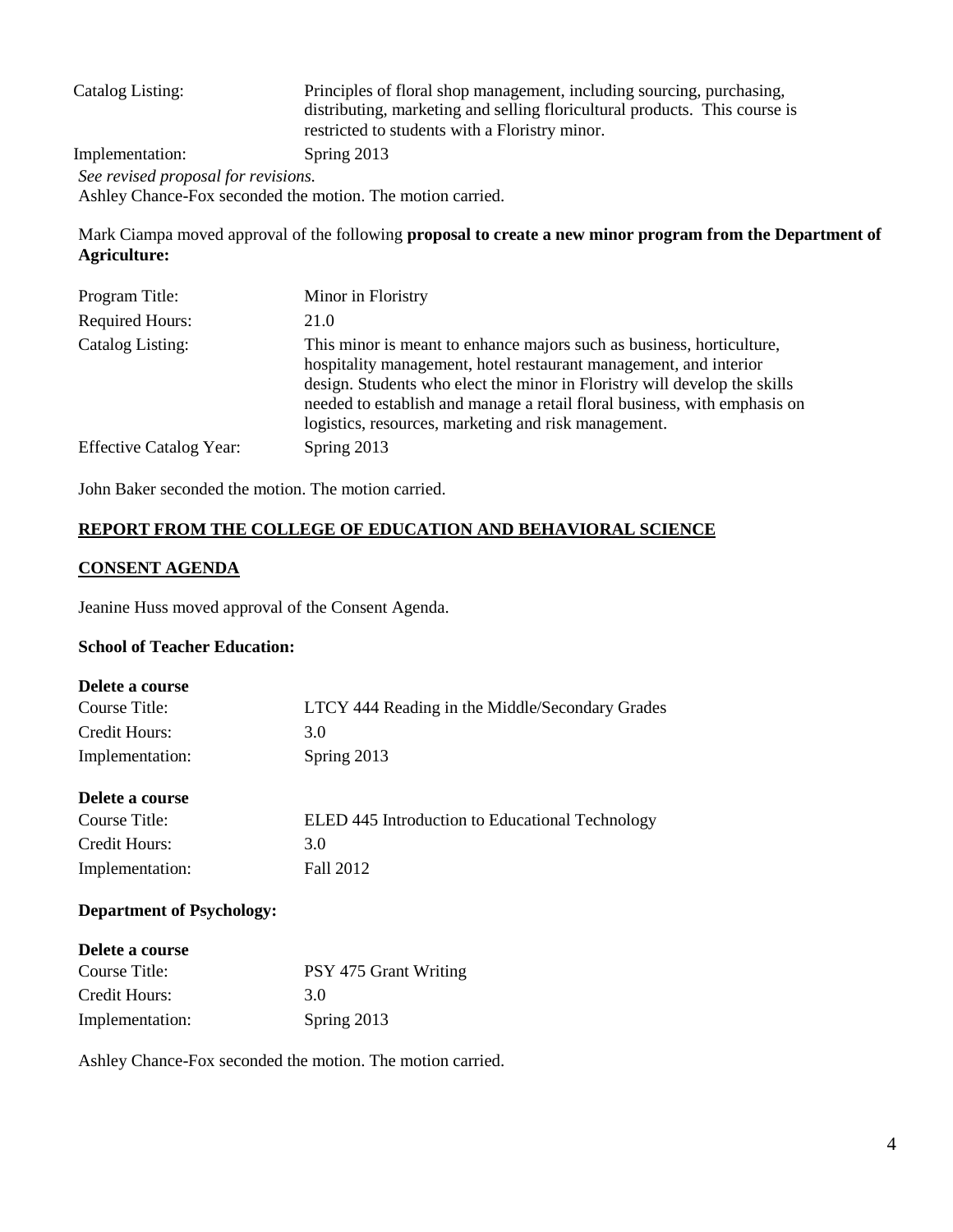## **ACTION AGENDA**

Jeanine Huss moved approval of the **following proposal to revise a program from the School of Teacher Education:**

| Program Title:                 | Various                                                                                                                                                                                                                                                                                                                 |
|--------------------------------|-------------------------------------------------------------------------------------------------------------------------------------------------------------------------------------------------------------------------------------------------------------------------------------------------------------------------|
| Program Number:                | <b>Various</b>                                                                                                                                                                                                                                                                                                          |
| Identification:                | Increases grade point average requirements for admission to<br>$\bullet$<br>teacher education as approved by Kentucky's Education<br>Professional Standards Board.<br>• Specifies testing requirement changes approved by Kentucky's<br>Education Professional Standards Board for all teacher education<br>candidates. |
| <b>Effective Catalog Year:</b> | Fall 2012                                                                                                                                                                                                                                                                                                               |

John Baker seconded the motion. The motion carried.

Scott Grubbs moved approval of the following **proposal to revise a program from the School of Teacher Education:**

| Program Title:                 | Various                                                                                                                                                                                                                 |
|--------------------------------|-------------------------------------------------------------------------------------------------------------------------------------------------------------------------------------------------------------------------|
| Program Number:                | Various                                                                                                                                                                                                                 |
| Identification:                | • Increases grade point average requirements for admission to<br>student teaching.<br>• Adds field experience requirements approved by Kentucky's<br>Education Professional Standards Board for all teacher candidates. |
| <b>Effective Catalog Year:</b> | Spring 2014                                                                                                                                                                                                             |

Jeanine Huss seconded the motion. Ashley Chance-Fox made a motion to table the proposal definitely to the next UCC meeting. Grace Lartey seconded the motion. The motion carried to table the proposal definitely.

## **REPORT FROM THE POTTER COLLEGE OF ARTS AND LETTERS**

#### **ACTION AGENDA**

John Baker moved approval of the following **proposal to create a new course from the Department of Political Science:**

| Course Title:               | PS 377 Politics of the American South                                                       |
|-----------------------------|---------------------------------------------------------------------------------------------|
| Abbr. Course Title:         | Politics of the American South                                                              |
| Credit Hours:               | 3.0                                                                                         |
| Prerequisites/Corequisites: | None                                                                                        |
| Catalog Listing:            | Examination of politics in the American South from the pre-Civil War era<br>to the present. |
| Implementation:             | Spring 2013                                                                                 |

Grace Lartey seconded the motion. The motion carried.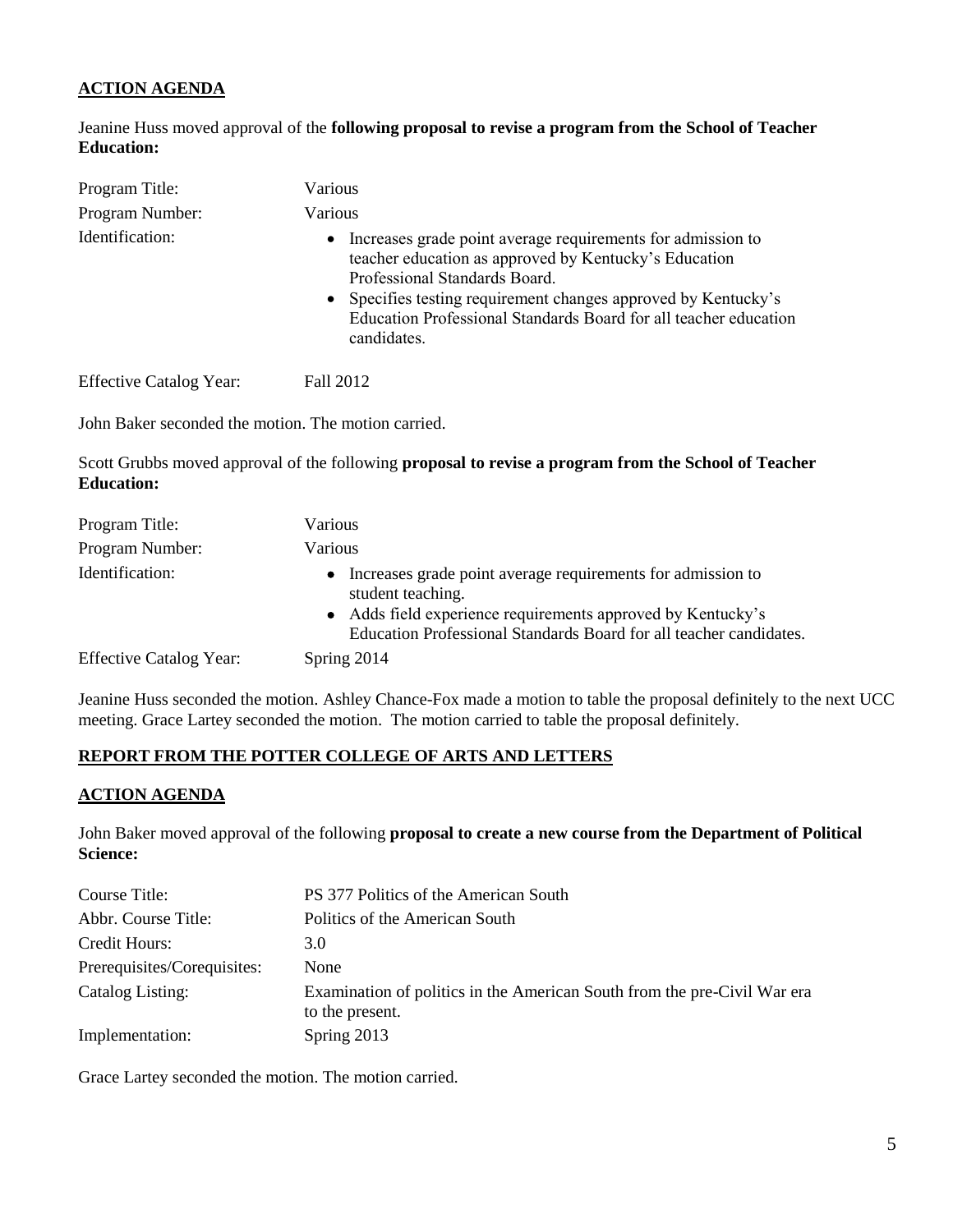## **REPORT FROM THE UNIVERSITY COLLEGE**

## **ACTION AGENDA**

Ashley Chance-Fox moved approval of the following **proposal to revise course credit hours from the Department of Academic Support:**

| Course Title:                | <b>DENG 050C Basic Grammar and Punctuation</b> |
|------------------------------|------------------------------------------------|
| <b>Current Credit Hours:</b> | 3 O                                            |
| Proposed Credit Hours:       | 10                                             |
| Implementation:              | Spring 2013                                    |

Mark Ciampa seconded the motion. The motion carried.

### **REPORT FROM THE COLLEGE OF HEALTH AND HUMAN SERVICES**

#### **CONSENT AGENDA**

John Baker moved approval of the Consent Agenda.

Chair White reported that the School of Nursing requested to pull NURS 329, NURS 341, NURS 342, NURS 343, NURS 344, and NURS 450 from the agenda.

#### **Department of Communication Disorders:**

#### **Revise course grading system**

| Course Title:                             | CD 495 Clinical Internship     |
|-------------------------------------------|--------------------------------|
| Credit Hours:                             | 3.0                            |
| <b>Current Course Grading System:</b>     | P/F                            |
| <b>Proposed Course Grading</b><br>System: | <b>Standard Letter Grading</b> |
| Implementation:                           | Fall 2013                      |

#### **Department of Allied Health:**

#### **Revise course title**

| <b>Current Course Title:</b> | DH 121 Clinical Dental Hygiene |
|------------------------------|--------------------------------|
| Proposed Course Title:       | Clinical Dental Hygiene I      |
| Proposed Abbr. Course Title: | Clinical Dental Hygiene I      |
| Credit Hours:                | 3.0                            |
| Implementation:              | Spring 2013                    |
|                              |                                |
| Current Course Title:        | DH 211 Clinical Dental Hygiene |
| Proposed Course Title:       | Clinical Dental Hygiene II     |
| Proposed Abbr. Course Title: | Clinical Dental Hygiene II     |
| Credit Hours:                | 4.0                            |
| Implementation:              | Fall 2013                      |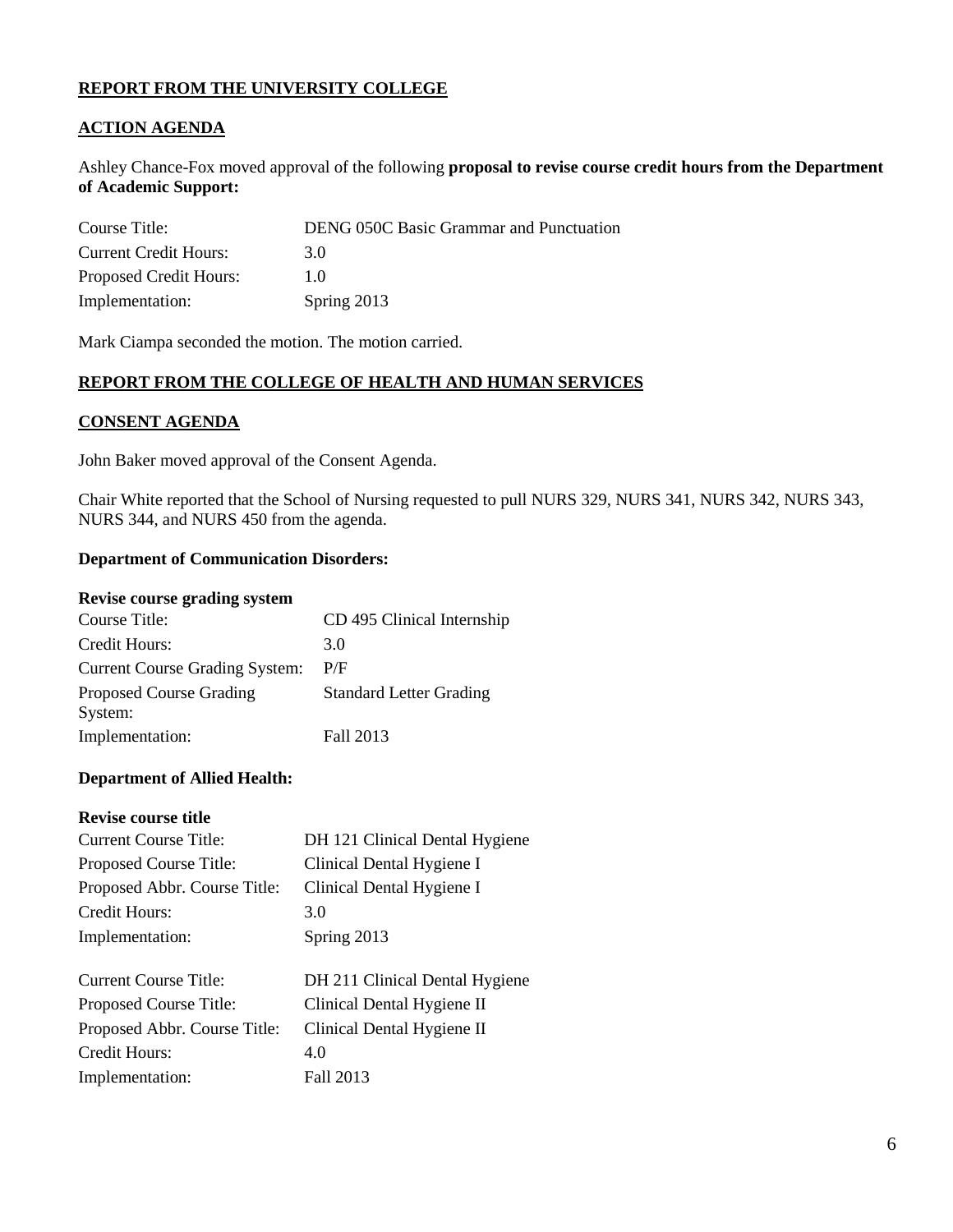| <b>Current Course Title:</b> | DH 321 Clinical Dental Hygiene |
|------------------------------|--------------------------------|
| Proposed Course Title:       | Clinical Dental Hygiene III    |
| Proposed Abbr. Course Title: | Clinical Dental Hygiene III    |
| Credit Hours:                | 5.0                            |
| Implementation:              | Spring 2013                    |

# **Department of Family and Consumer Sciences:**

## **Revise a course title**

| <b>Current Course Title:</b> | IDFM 151 History of Architecture & Interiors I  |
|------------------------------|-------------------------------------------------|
| Proposed Course Title:       | Survey of Architecture and Interiors I          |
| Proposed Abbr. Course Title: | Survey of Arch & Interiors I                    |
| Credit Hours:                | 3.0                                             |
| Implementation:              | Spring 2013                                     |
| <b>Current Course Title:</b> |                                                 |
|                              | IDFM 152 History of Architecture & Interiors II |
| Proposed Course Title:       | Survey of Architecture and Interiors II         |
| Proposed Abbr. Course Title: | Survey of Arch & Interiors II                   |
| <b>Credit Hours:</b>         | 3.0                                             |
| Implementation:              | Spring 2013                                     |
| <b>Current Course Title:</b> | <b>IDFM 302 Design Studio V</b>                 |
| Proposed Course Title:       | Interior Design Studio IV                       |
| Proposed Abbr. Course Title: | Interior Design Studio IV                       |
| <b>Credit Hours:</b>         | 4.0                                             |
| Implementation:              | Spring 2013                                     |
| <b>Current Course Title:</b> | IDFM 401 Design Studio IV                       |
| Proposed Course Title:       | Interior Design Studio V                        |
| Proposed Abbr. Course Title: | Interior Design Studio V                        |
| <b>Credit Hours:</b>         | 4.0                                             |
| Implementation:              | Spring 2013                                     |
| <b>Current Course Title:</b> | IDFM 410 Internship for DMT                     |
| Proposed Course Title:       | <b>IDFM</b> Internship                          |
| Proposed Abbr. Course Title: | <b>IDFM</b> Internship                          |
| Credit Hours:                | 3.0                                             |
| Implementation:              | Spring 2013                                     |
|                              |                                                 |

Grace Lartey seconded the motion. The motion carried.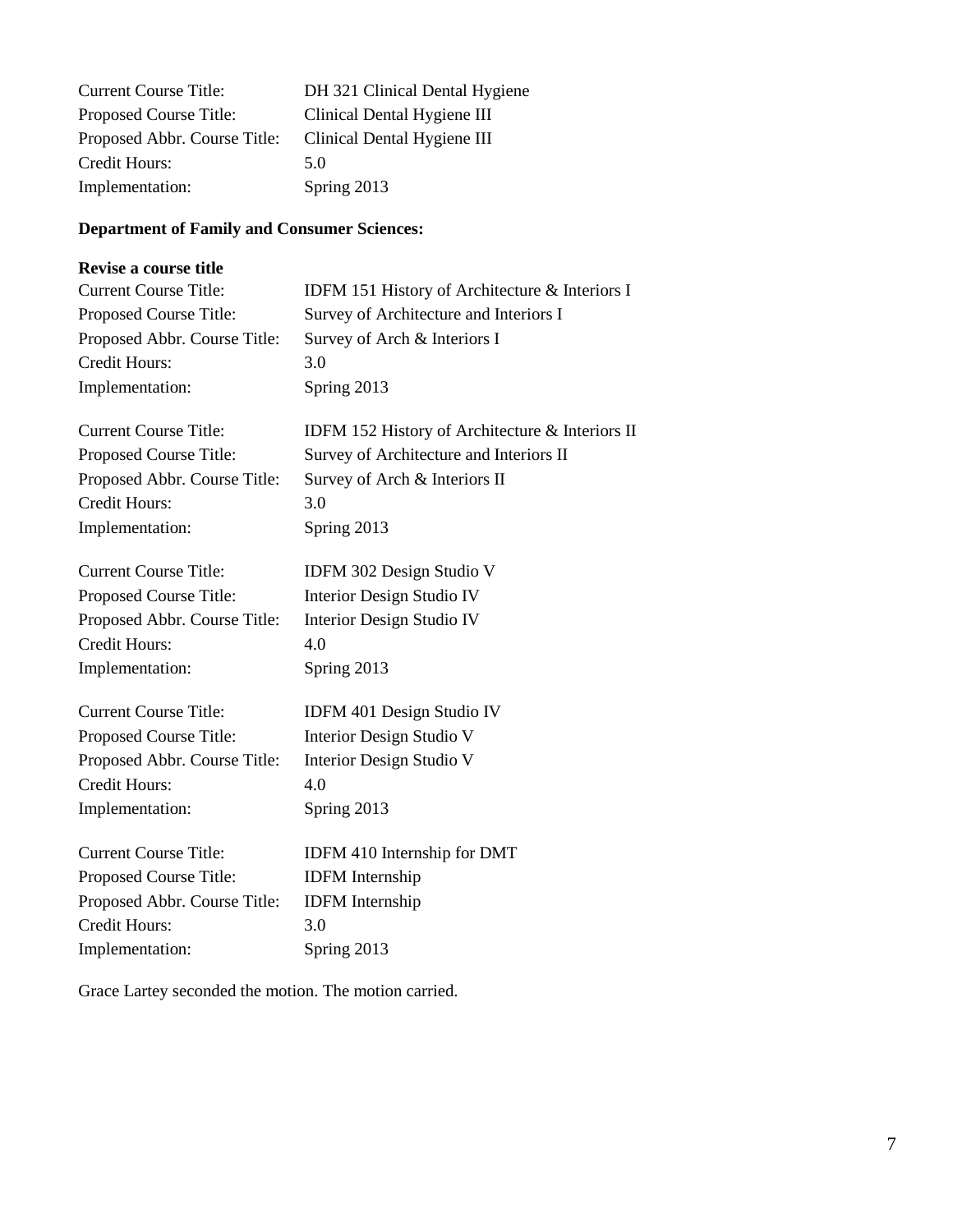# **ACTION AGENDA**

Mark Ciampa moved approval of the following **proposal to revise course prerequisites from the Department of Consumer and Family Sciences:**

| Course Title:                                       | <b>IDFM 421 Portfolio Design</b>                                                 |
|-----------------------------------------------------|----------------------------------------------------------------------------------|
| Credit Hours:                                       | 3.0                                                                              |
| <b>Current Prerequisites:</b>                       | IDFM 302, 303 or IDFM 333, 334 ** or permission of the instructor                |
| Proposed Prerequisites:                             | IDFM 302 $*$ and 304 or IDFM 333 $*$ and 334, $*$ or permission of<br>instructor |
| Implementation:                                     | Spring 2013                                                                      |
| *Friendly amendment.                                |                                                                                  |
| **Correction.                                       |                                                                                  |
| John Baker seconded the motion. The motion carried. |                                                                                  |

Jeanine Huss moved approval of the following **proposals to make multiple revisions to a course from the Department of Family and Consumer Sciences:**

| <b>Current Course Title:</b>          | IDFM 120 Design Studio I                                                                                                                                                                                                                                                                            |
|---------------------------------------|-----------------------------------------------------------------------------------------------------------------------------------------------------------------------------------------------------------------------------------------------------------------------------------------------------|
| Proposed Course Title:                | Visual Design I                                                                                                                                                                                                                                                                                     |
| Proposed Abbreviated Course<br>Title: | Visual Design I                                                                                                                                                                                                                                                                                     |
| <b>Current Credit Hours:</b>          | 4.0                                                                                                                                                                                                                                                                                                 |
| Proposed Credit Hours:                | 3.0                                                                                                                                                                                                                                                                                                 |
| <b>Current Prerequisite:</b>          | <b>DMT</b> 110                                                                                                                                                                                                                                                                                      |
| Proposed Prerequisite:                | None                                                                                                                                                                                                                                                                                                |
| <b>Current Catalog Listing:</b>       | Introduction to the fundamentals of visual design and techniques of<br>representation through exploration of the fundamentals of design, research<br>and conceptual sketching.                                                                                                                      |
| Proposed Catalog Listing:             | Introduction to the fundamentals of visual design and techniques of<br>representation through exploration of the elements and principles of design,<br>the design process, English language arts and conceptual sketching.<br>Individual work, teamwork and presentation skills will be emphasized. |
| Implementation:                       | Spring 2013                                                                                                                                                                                                                                                                                         |
| <b>Current Course Title:</b>          | IDFM 201 Design Studio II                                                                                                                                                                                                                                                                           |
| Proposed Course Title:                | Interior Design Studio I                                                                                                                                                                                                                                                                            |
| Proposed Abbreviated Course Title:    | Interior Design Studio I                                                                                                                                                                                                                                                                            |
| <b>Current Credit Hours:</b>          | 4.0                                                                                                                                                                                                                                                                                                 |
| <b>Current Prerequisites:</b>         | DMT 110, IDFM 120                                                                                                                                                                                                                                                                                   |
| Proposed Prerequisite:                | <b>IDFM 120</b>                                                                                                                                                                                                                                                                                     |
| Implementation:                       | Spring 2013                                                                                                                                                                                                                                                                                         |
| <b>Current Course Title:</b>          | <b>IDFM 221 Creative Problem Solving for Design</b>                                                                                                                                                                                                                                                 |
| Proposed Course Title:                | Visual Design II                                                                                                                                                                                                                                                                                    |
| Proposed Abbreviated Course Title:    | Visual Design II                                                                                                                                                                                                                                                                                    |
| <b>Current Credit Hours:</b>          | 3.0                                                                                                                                                                                                                                                                                                 |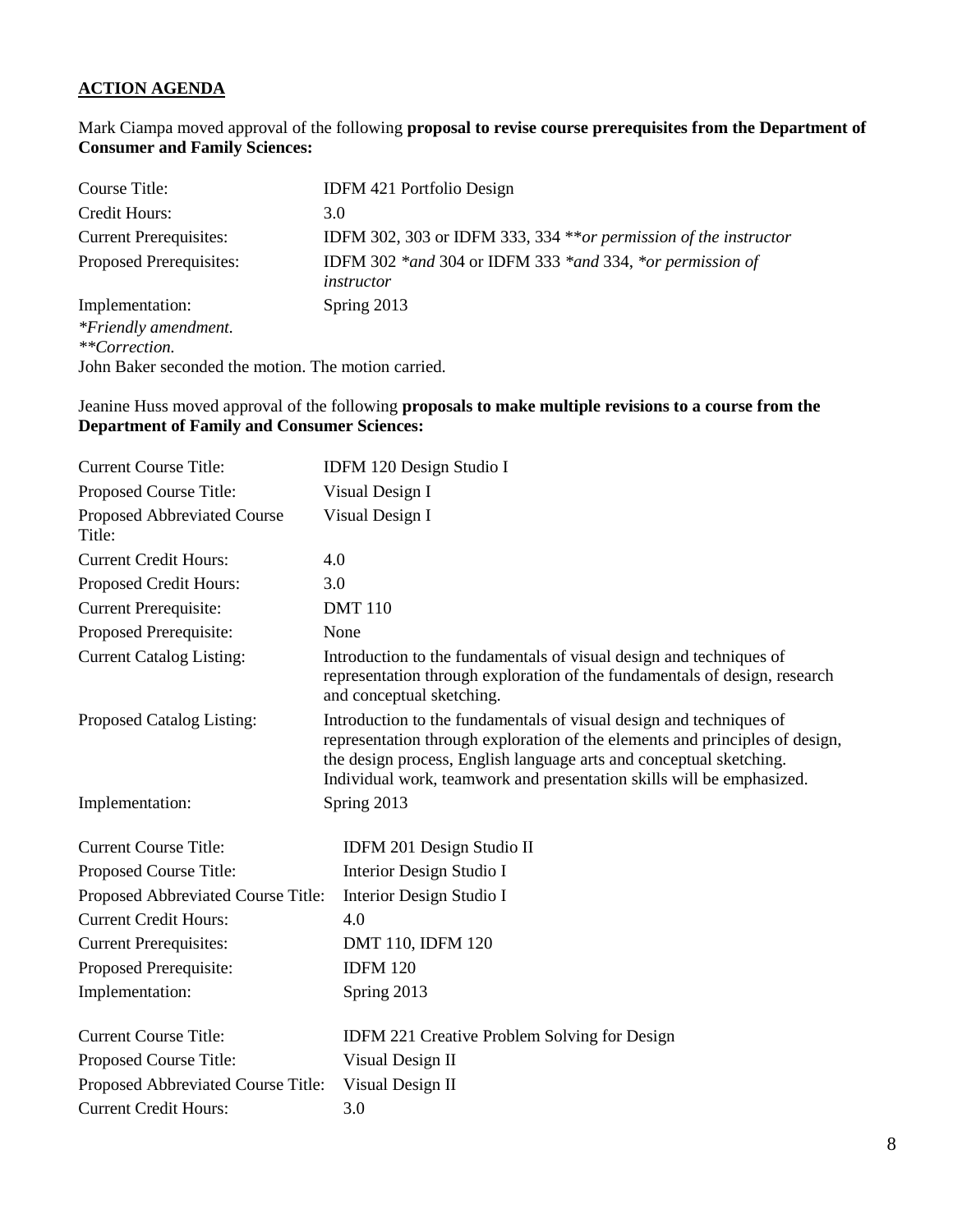| <b>Current Prerequisite:</b>    | None                                                                                                                                                                                                                                    |
|---------------------------------|-----------------------------------------------------------------------------------------------------------------------------------------------------------------------------------------------------------------------------------------|
| Proposed Prerequisite:          | <b>IDFM 120</b>                                                                                                                                                                                                                         |
| <b>Current Catalog Listing:</b> | Development of problem solving in design and merchandising under time<br>and/or environmental constraints. Students will complete projects using<br>right brain-left brain thinking skills to analyze problems and create<br>solutions. |
| Proposed Catalog Listing:       | Exploration of the conveyance of ideas and information expressed with<br>two-dimensional images through the use of electronic resources.                                                                                                |
| Implementation:                 | Spring 2013                                                                                                                                                                                                                             |

Scott Grubbs seconded the motion. The motion carried.

### John Baker moved approval of the following **proposal to make multiple revisions to a course from the Department of Family and Consumer Sciences:**

| <b>Current Course Title:</b>                          | IDFM 300 Design Studio III                         |
|-------------------------------------------------------|----------------------------------------------------|
| Proposed Course Title:                                | Interior Design Studio II                          |
| Proposed Abbreviated Course Title:                    | Interior Design Studio II                          |
| <b>Current Credit Hours:</b>                          | 4.0                                                |
| Current Prerequisites/Corequisite:                    | Prerequisites IDFM 201, 243; Corequisite AMS 163   |
| Proposed Prerequisites/Corequisite:                   | Prerequisites IDFM 201, *243; Corequisite IDFM 222 |
| Implementation:                                       | Spring 2013                                        |
| *Friendly amendment.                                  |                                                    |
| See revised proposal for revisions.                   |                                                    |
| Grace Lartey seconded the motion. The motion carried. |                                                    |

## Mark Ciampa moved approval of the following **proposal to make multiple revisions to a course from the Department of Family and Consumer Sciences:**

| <b>Current Course Title:</b>                               | IDFM 301 Design Studio IV                       |
|------------------------------------------------------------|-------------------------------------------------|
| Proposed Course Title:                                     | Interior Design Studio III                      |
| Proposed Abbreviated Course Title:                         | Interior Design Studio III                      |
| <b>Current Credit Hours:</b>                               | 4.0                                             |
| Current Prerequisite/Corequisite:                          | Prerequisite **IDFM 300; Corequisite **IDFM 303 |
| Proposed Prerequisite/Corequisite:                         | Prerequisite IDFM 300; Corequisite IDFM 304     |
| Implementation:                                            | Spring 2013                                     |
| **Correction.                                              |                                                 |
| Ashley Chance-Fox seconded the motion. The motion carried. |                                                 |

## John Baker moved approval of the following **proposal to make multiple revisions to a course from the Department of Family and Consumer Sciences:**

| <b>Current Course Title:</b>       | <b>IDFM 427 Advanced Presentation Technology</b>                                                |
|------------------------------------|-------------------------------------------------------------------------------------------------|
| Proposed Course Title:             | Visual Design III                                                                               |
| Proposed Abbreviated Course Title: | Visual Design III                                                                               |
| <b>Current Credit Hours:</b>       | 3.0                                                                                             |
| <b>Current Catalog Listing:</b>    | Exploration of computer technology used to enhance the Interior Design<br>presentation process. |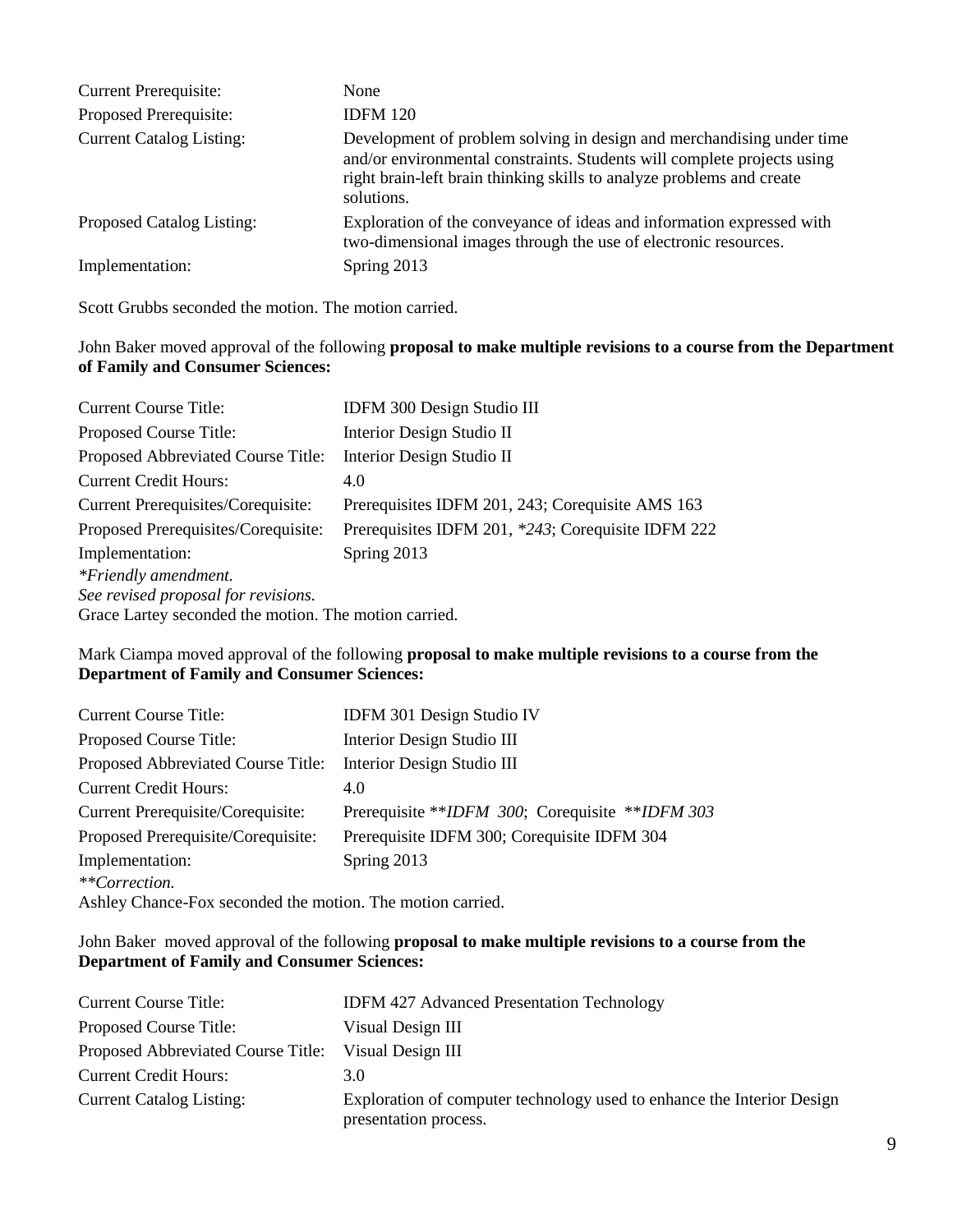| Proposed Catalog Listing: | Advanced application of the conveyance of ideas and information<br>expressed with two-dimensional images through the use of electronic<br>resources. |
|---------------------------|------------------------------------------------------------------------------------------------------------------------------------------------------|
| Implementation:           | Spring 2013                                                                                                                                          |

Paula Trafton seconded the motion. The motion carried.

Ashley Chance-Fox moved approval of the following **proposal to create a new course from the Department of Family and Consumer Sciences:**

| Course Title:               | <b>IDFM 101 Foundations of Interior Design</b>                                                                                                                                                                    |
|-----------------------------|-------------------------------------------------------------------------------------------------------------------------------------------------------------------------------------------------------------------|
| Abbr. Course Title:         | Foundations of Interior Design                                                                                                                                                                                    |
| Credit Hours:               | 1.0                                                                                                                                                                                                               |
| Prerequisites/Corequisites: | None                                                                                                                                                                                                              |
| Catalog Listing:            | An exploration of the interior design profession including its many aspects<br>and challenges, the required and continuing education, identification of the<br>role of the interior designer, and career options. |
| Implementation:             | Spring 2013                                                                                                                                                                                                       |

Scott Grubbs seconded the motion. The motion carried.

Scott Grubbs moved approval of the following **proposal revise a program from the Department of Kinesiology Recreation and Sport:**

| Program Title:                                         | <b>Recreation Administration</b>                                                                                                                                                                                                                                                                                                                                                                                                                                                                                                                                                                                                                                                                                                                                                                                                                                                                                                                                                                                               |
|--------------------------------------------------------|--------------------------------------------------------------------------------------------------------------------------------------------------------------------------------------------------------------------------------------------------------------------------------------------------------------------------------------------------------------------------------------------------------------------------------------------------------------------------------------------------------------------------------------------------------------------------------------------------------------------------------------------------------------------------------------------------------------------------------------------------------------------------------------------------------------------------------------------------------------------------------------------------------------------------------------------------------------------------------------------------------------------------------|
| Program Number:                                        | 589                                                                                                                                                                                                                                                                                                                                                                                                                                                                                                                                                                                                                                                                                                                                                                                                                                                                                                                                                                                                                            |
| Identification:                                        | Moving REC 328 INCLUSIVE RECREATION to Required Courses<br>from Electives<br>Moving REC 304 TECHNOLOGY IN EVALUATION to Electives<br>from Required Courses<br>Adding REC 460 GRANT WRITING FOR NONPROFIT<br><b>ORGANIZATIONS</b> to Electives<br>Adding REC 493 RECREATION PRACTICUM to Electives<br>Adding SPM 200 INTRODUCTION TO SPORT to Electives<br>Adding MKT 220 BASIC MARKETING CONCEPTS to Electives<br>Adding MGT 210 ORGANIZATION AND MANAGEMENT to<br>Electives<br>Adding ACCT 200 INTRODUCTORY ACCOUNTING -<br><b>FINANCIAL</b> to Electives<br>Correcting course number from REC 322 to REC 222 in Electives<br>Adding Grade Policy Statement "Students must earn a 'C' or better in<br>$\bullet$<br>in the following required courses $-$ REC 200, 302, 306, 320, 328,<br>402, 404, 406, and 490. *A maximum of 3 credit hours of 'D,' with<br>the exception of REC 490, in required courses may be allowed with<br>permission from the Academic Advisor and Department Head."<br>• Catalog Description Change |
| <b>Effective Catalog Year:</b><br>*Friendly amendment. | $*$ Fall 2013                                                                                                                                                                                                                                                                                                                                                                                                                                                                                                                                                                                                                                                                                                                                                                                                                                                                                                                                                                                                                  |

*See revised proposal for revisions.* Grace Lartey seconded the motion. The motion carried.